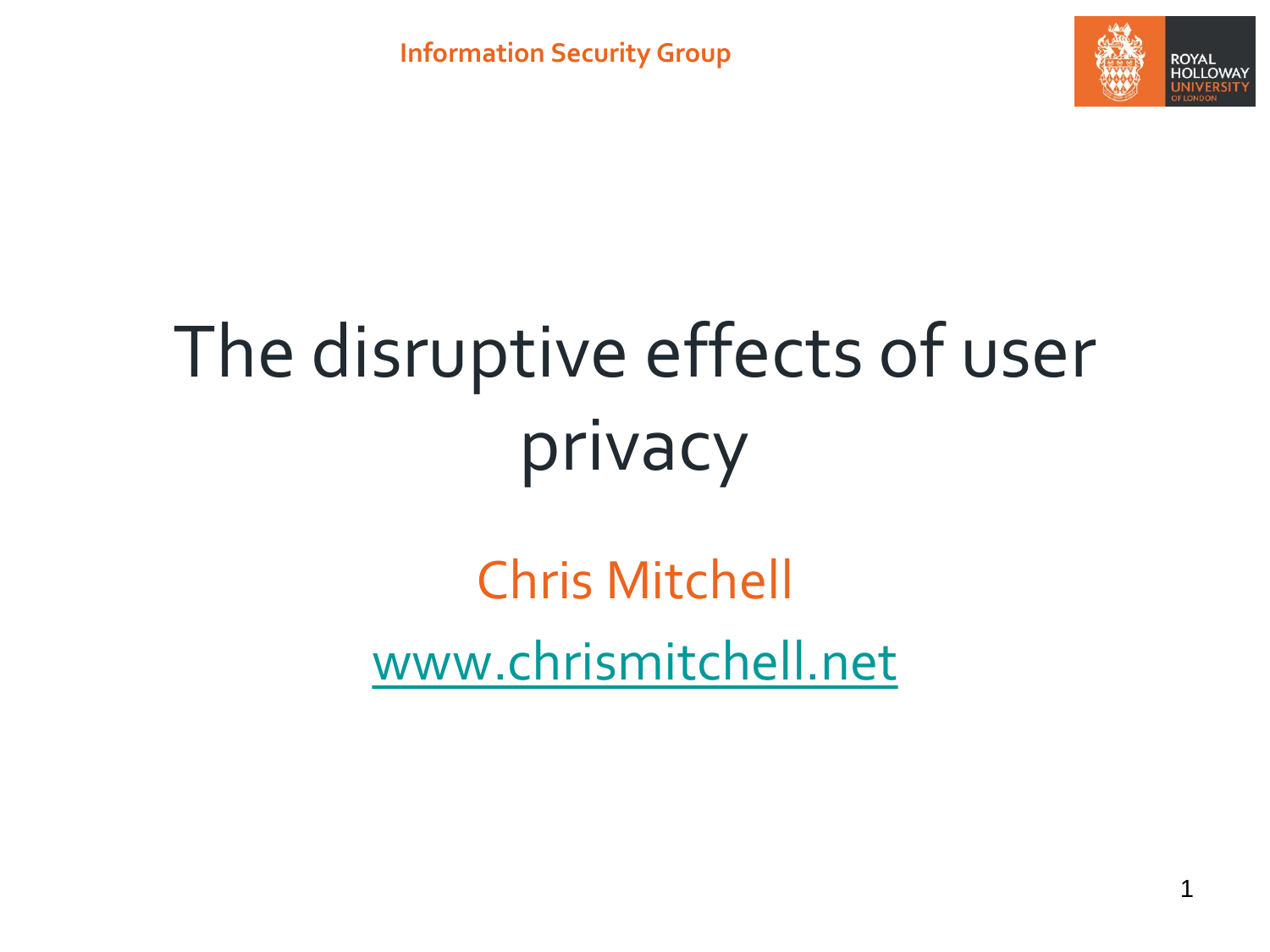

## Agenda

- Where are we now?
- The privacy goal
- Disruption?
- What will really happen?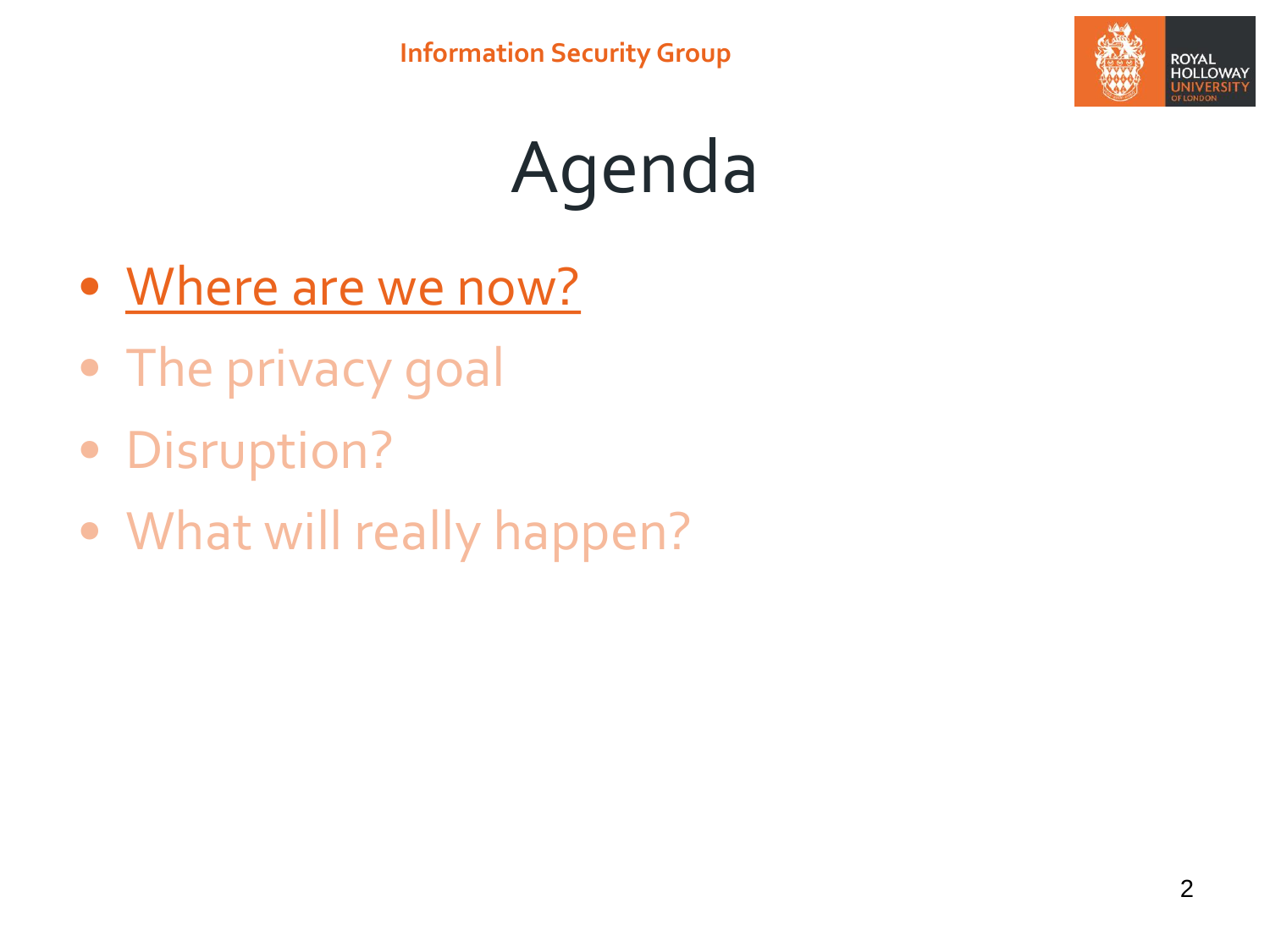

## A lack of privacy

- We are all accustomed to the idea that what we do online is not very private.
- We may not know exactly who knows what, but we do know from personal experience:
	- service providers monitor our *activity* and use it to target advertising;
	- *activity* includes where we browse on the web, our past purchases, the contents of our emails, and other factors we may not be aware of …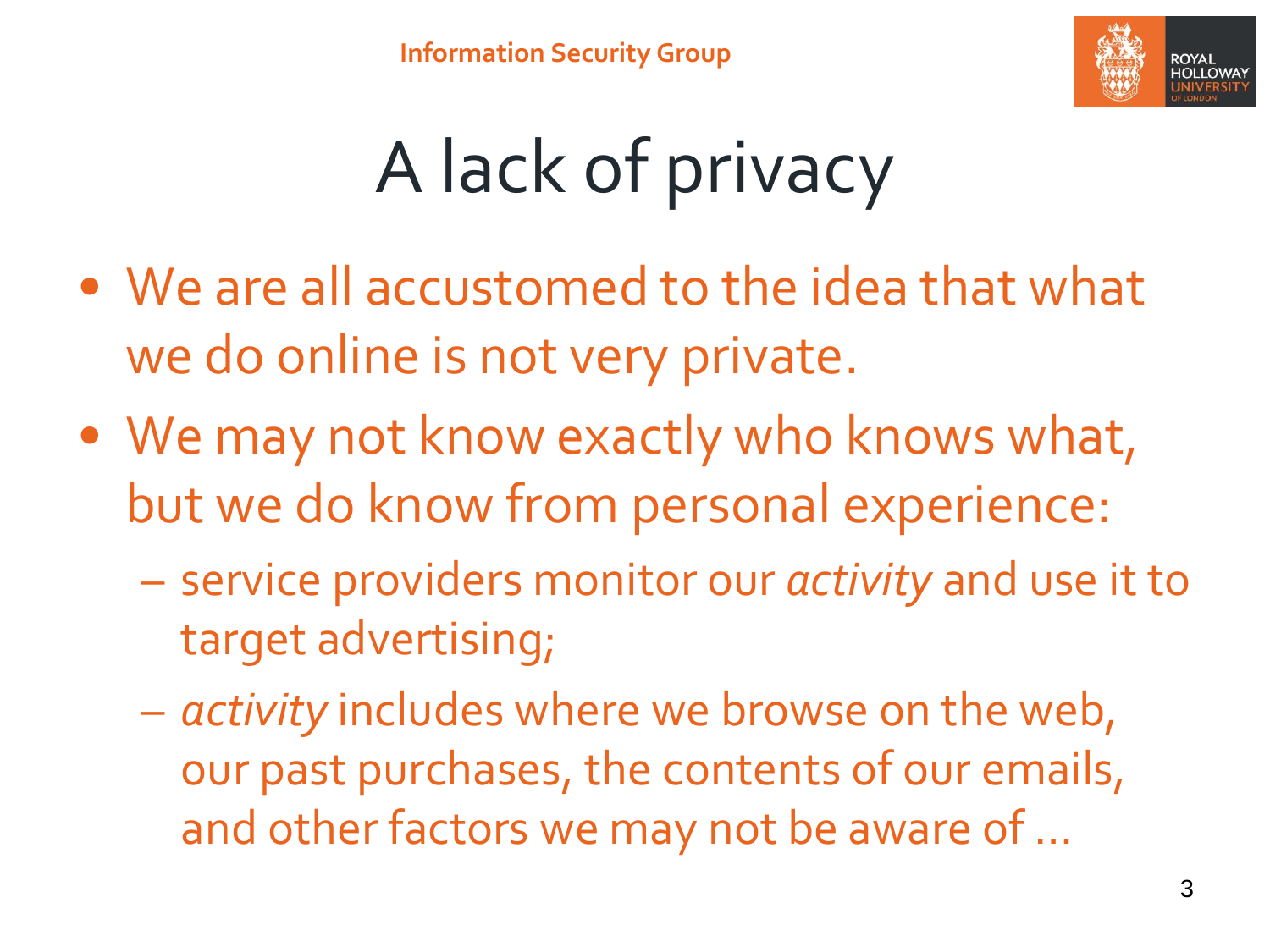

## Some things aren't obvious

- The means by which we are tracked is not so clear, at least to most internet users.
	- A minority of us understand how cookies can be used to track repeated visits to the same website, and also, through the referrer field and links embedded in web pages, how advertisers can track us.
	- A smaller minority understand that, even if cookies are disabled, fingerprinting techniques enable web servers to uniquely identify platforms (see next slide).
	- Of course, IP addresses help with fingerprinting, but the use of anonymising routers doesn't stop fingerprinting.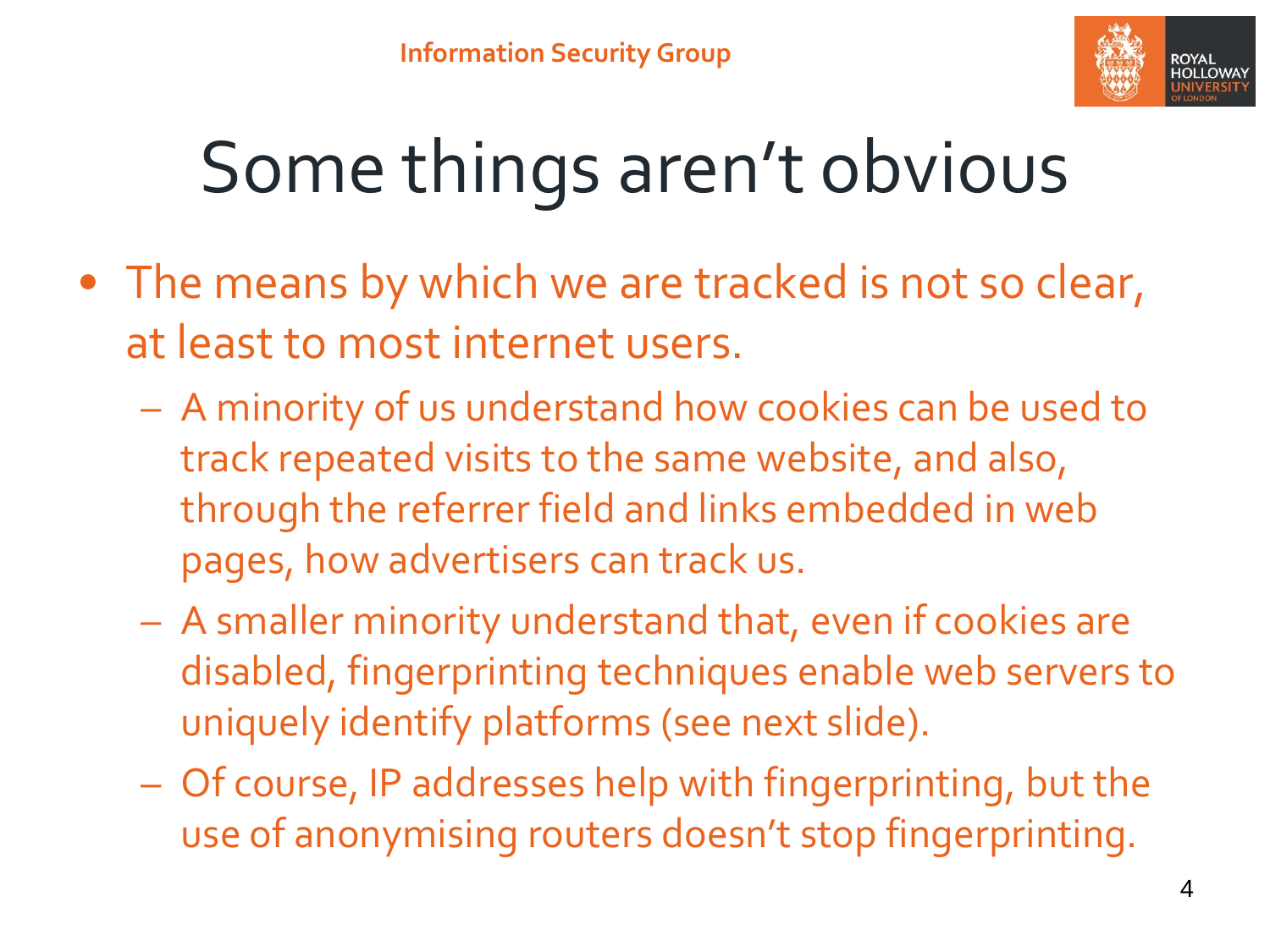#### **Information Security Group**



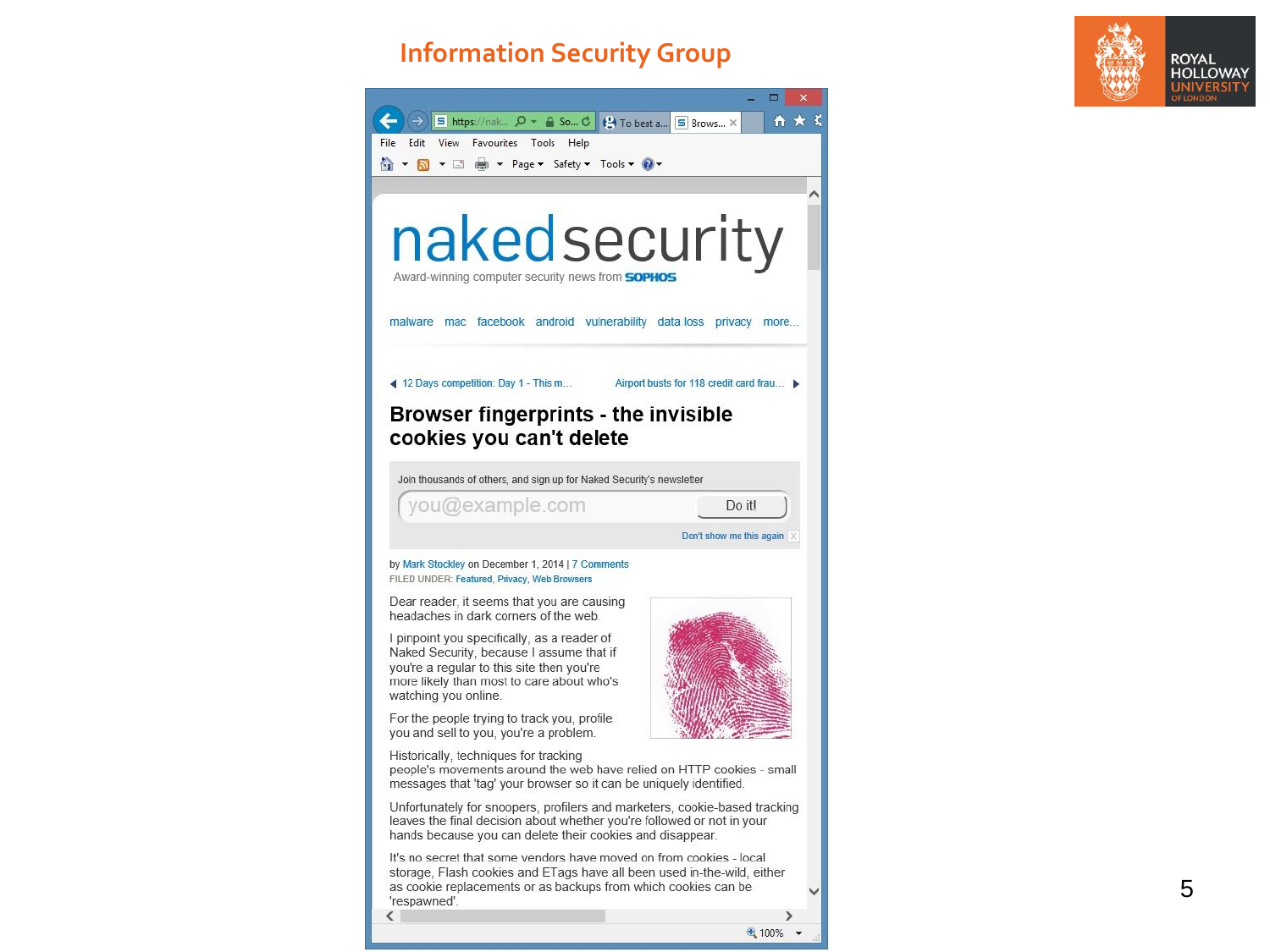

#### Demands for greater privacy

- Whilst our activities can be readily tracked using a variety of means, there is also great pressure to change this, e.g. from
	- **legislators**, e.g. the European Union, who wish to protect citizen's privacy;
	- **pressure groups** of many types, arguing in favour of greater end user privacy;
	- **standards** and other **guidelines**, which set down codes of behaviour and best practices for websites.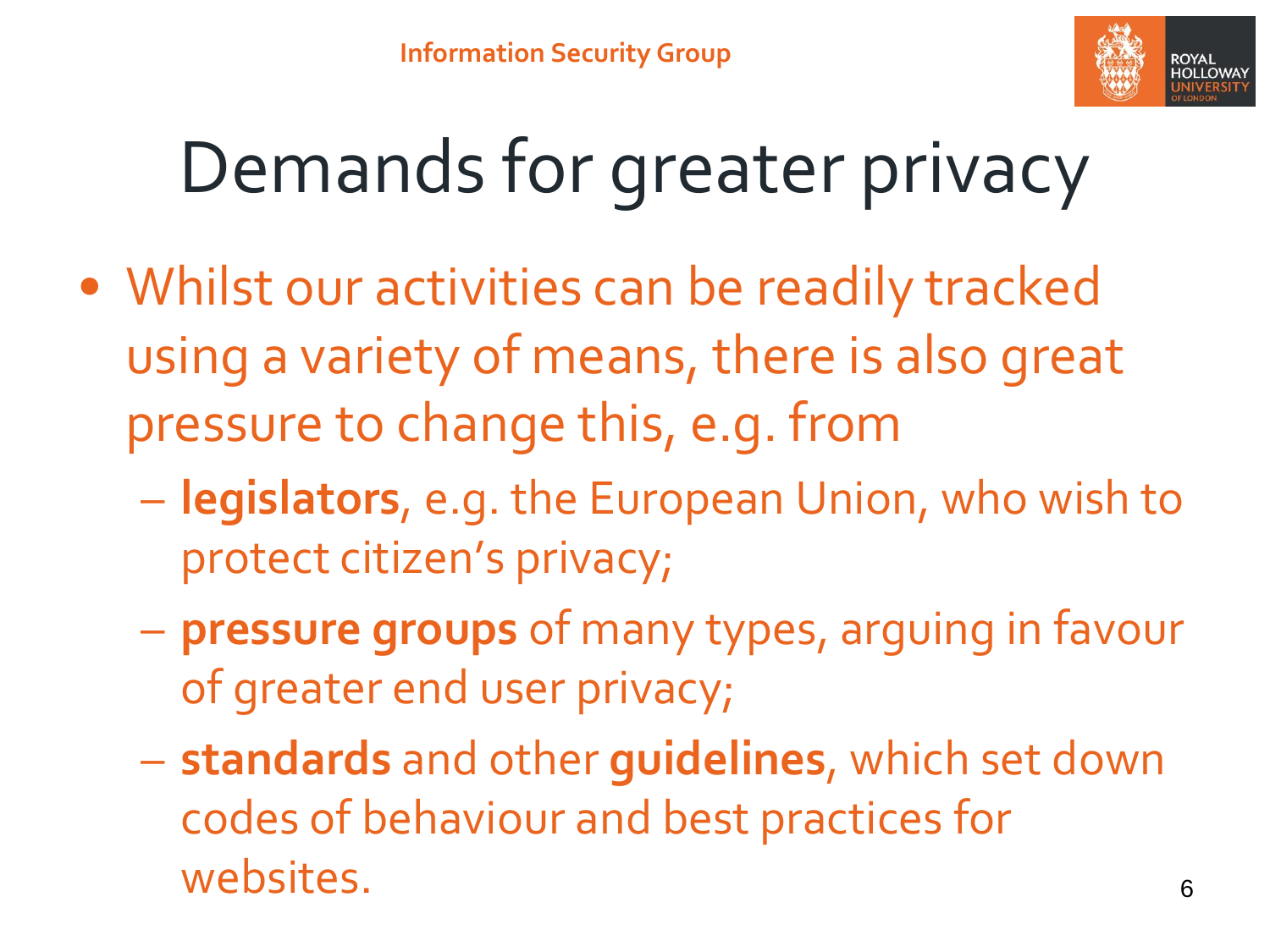

### Privacy technologies

- Supporting these demands for greater privacy are a range of technologies that help support privacy, e.g. including:
	- encryption;
	- good practice schemes such as the 'do not track' HTTP header field;
	- anonymising routers;
	- anonymous credential systems and other *special*  cryptographic schemes;
	- homomorphic encryption.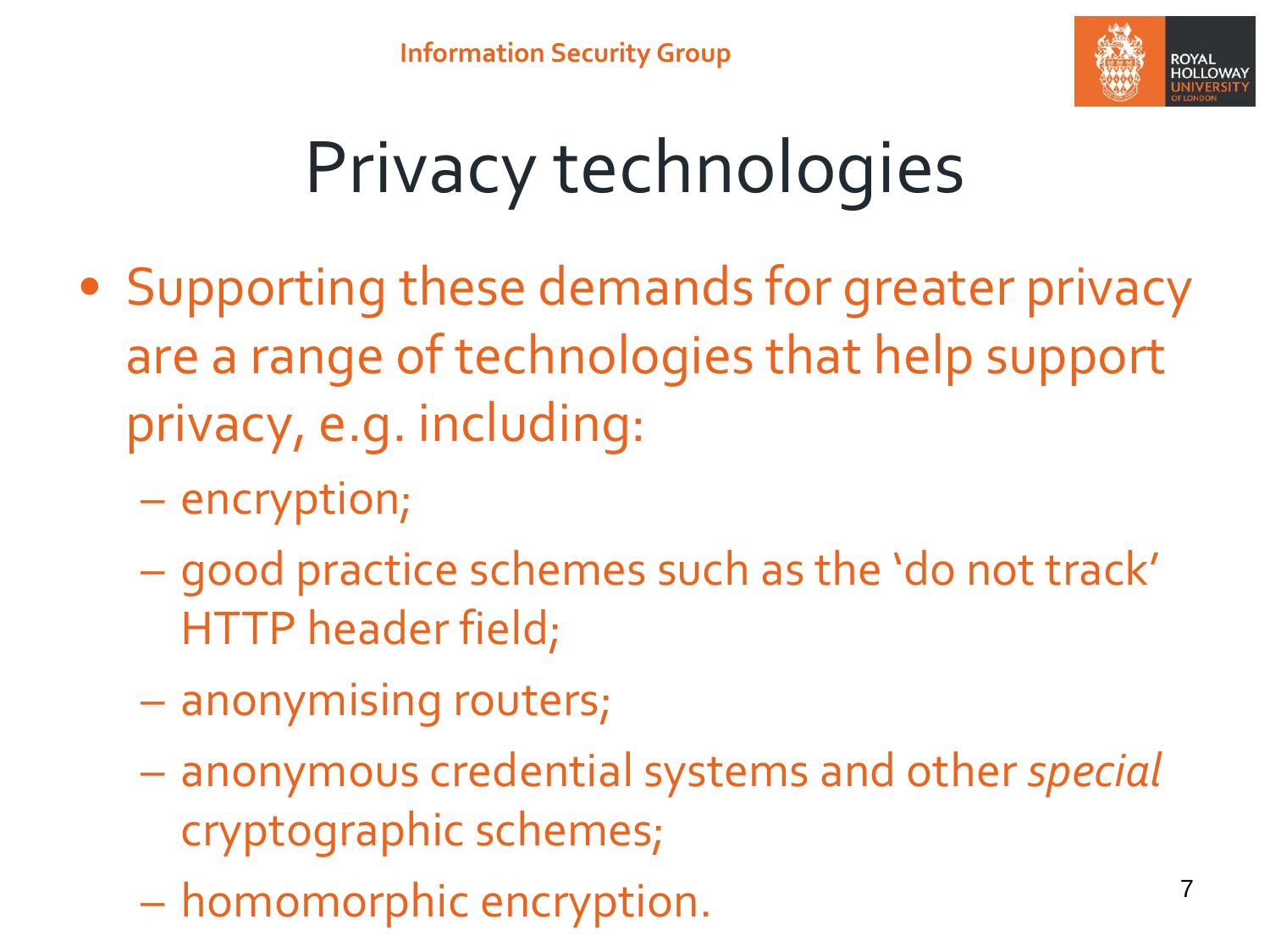

# Technology versus regulation

- In practice we tend to largely rely on regulatory/legal compliance solutions.
- This assumes those with access to our personal data will behave in accordance with law/regulation.
- This may be a questionable assumption.
- Some in the academic community advocate a purely technological solution, arguing that technology could prevent any misuse of personal data, for whatever reason.
- However, the consequences of such an approach, if it could ever be realised (which is a big if), are profound.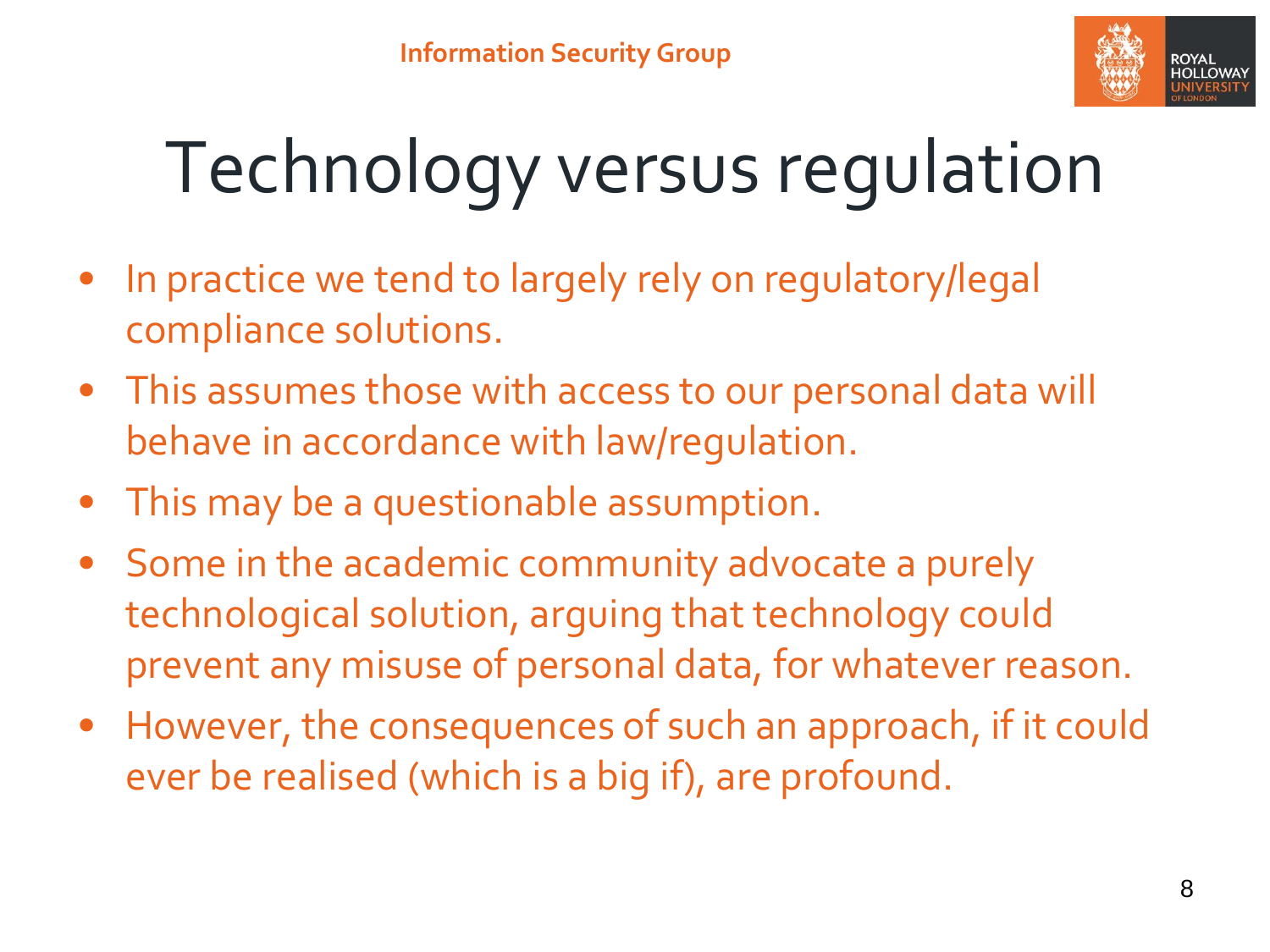

## Agenda

- Where are we now?
- The privacy goal
- Disruption?
- What will really happen?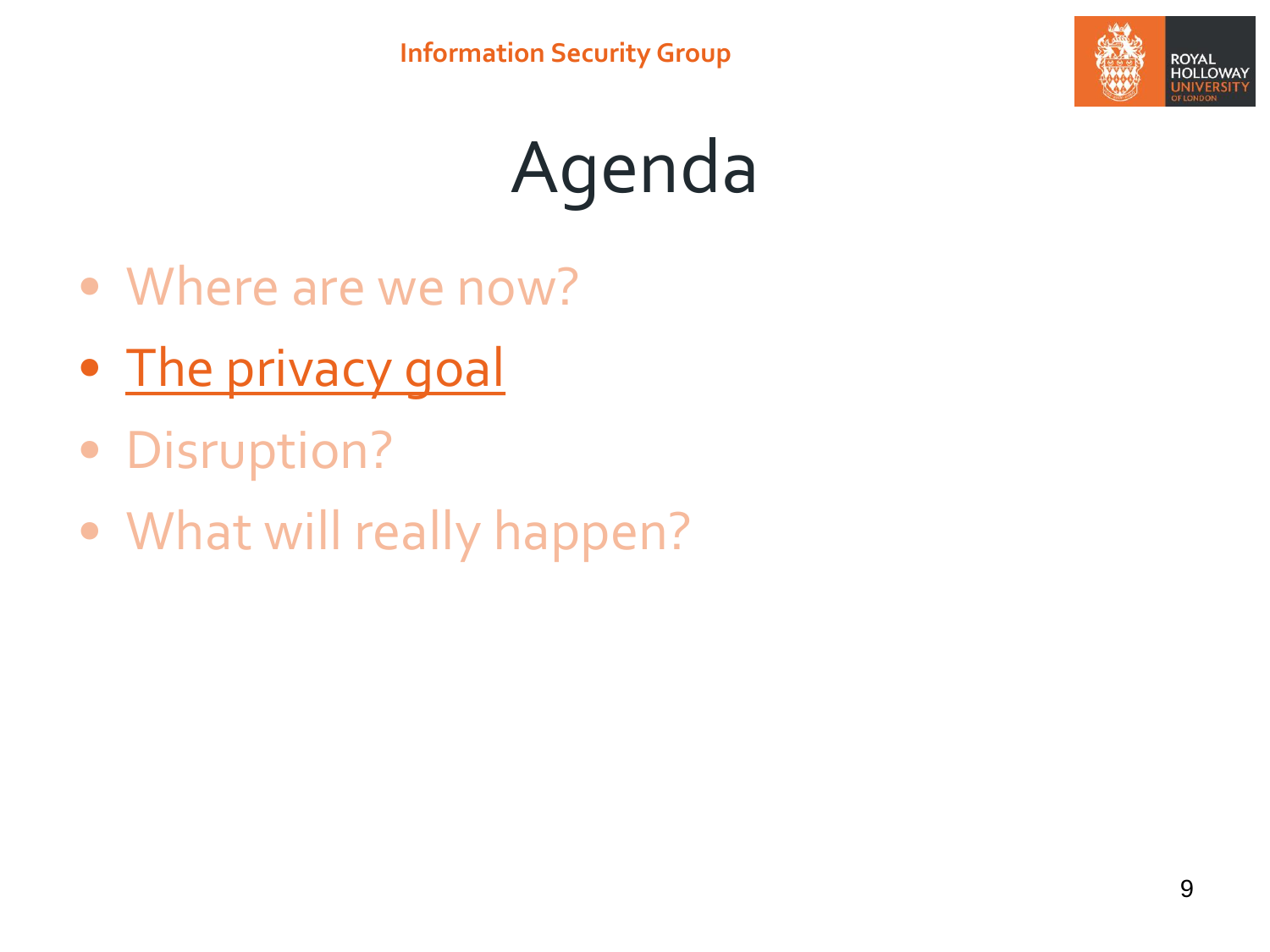

#### No traces

- Perhaps the ultimate goal of privacy advocates is to enable us all to leave no identifiable trace of our activities, if that is what we want.
- Some would suggest that such an arrangement should even be the default, given that many users have limited technical expertise.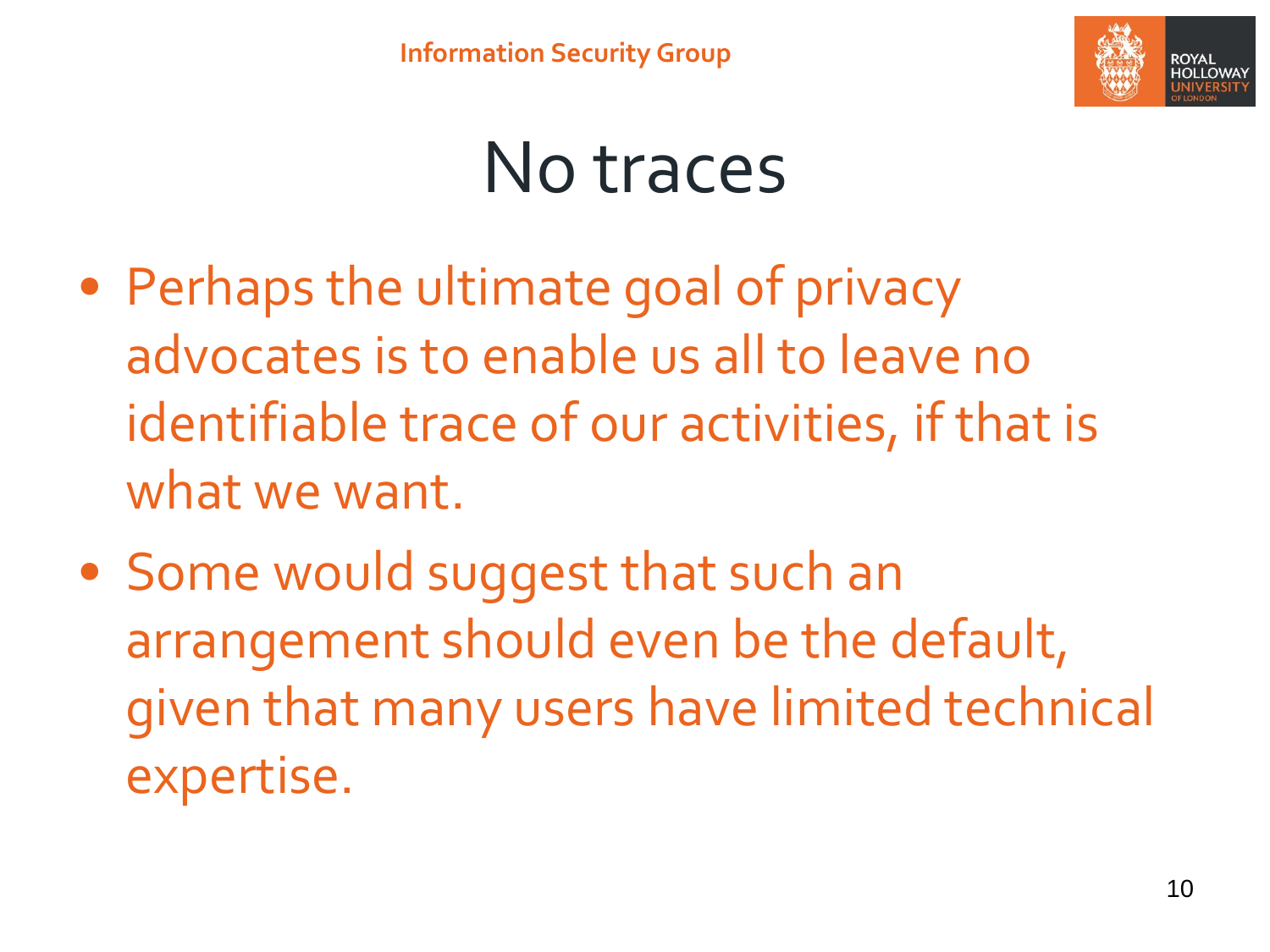

## Difficulties in definition

- However, defining what *no trace* means is problematic.
- To some extent almost everything we do partly identifies us, e.g. we indicate our language, interests, …
- Some activities automatically reveal our unique identity, e.g. when we use a credit card for payment.
- Perhaps the key property is linkability of activities, or rather unlinkability.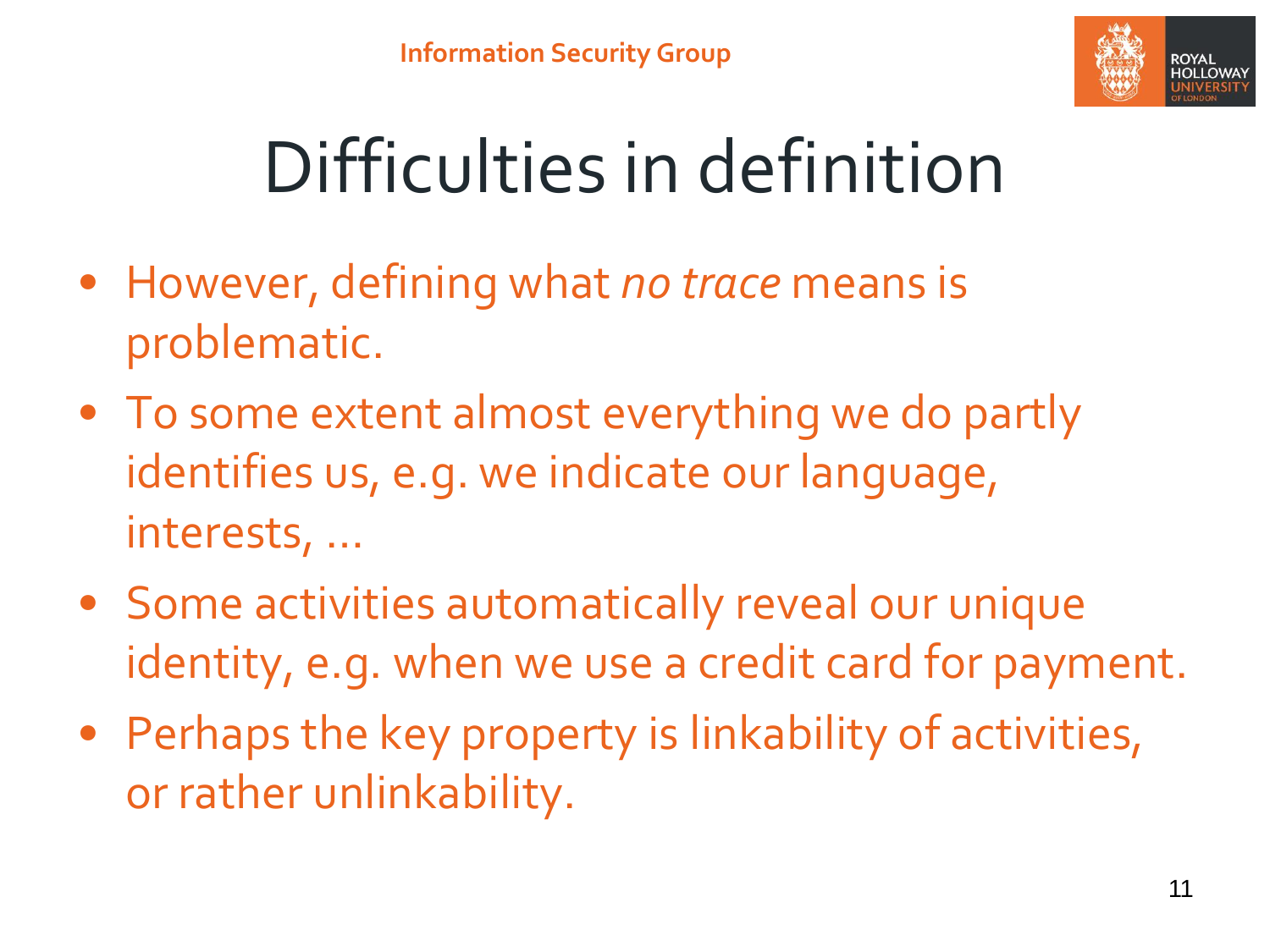

#### Anonymisation & pseudonymisation

- These difficulties highlight the difficulties in effectively anonymising personal data.
- Such anonymisation has clear benefits, allowing large data sets to be analysed, e.g. to identify new treatments for illness, new solutions to complex problems, etc.
- However, the risk of de-anonymisation is always present, so anonymisation needs to done with great care.
- Anyway, this is a bit of a side track …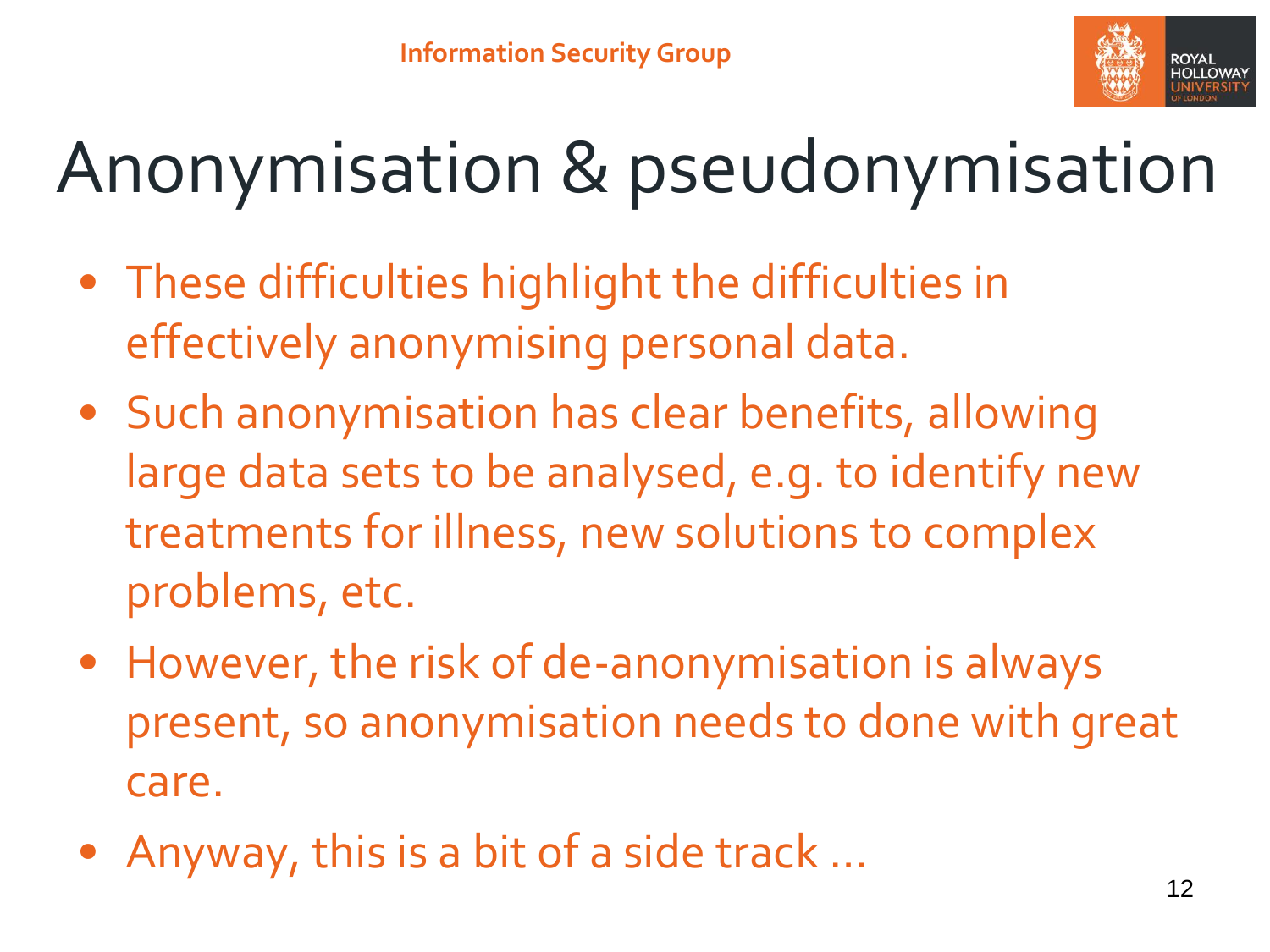

## Agenda

- Where are we now?
- The privacy goal
- Disruption?
- What will really happen?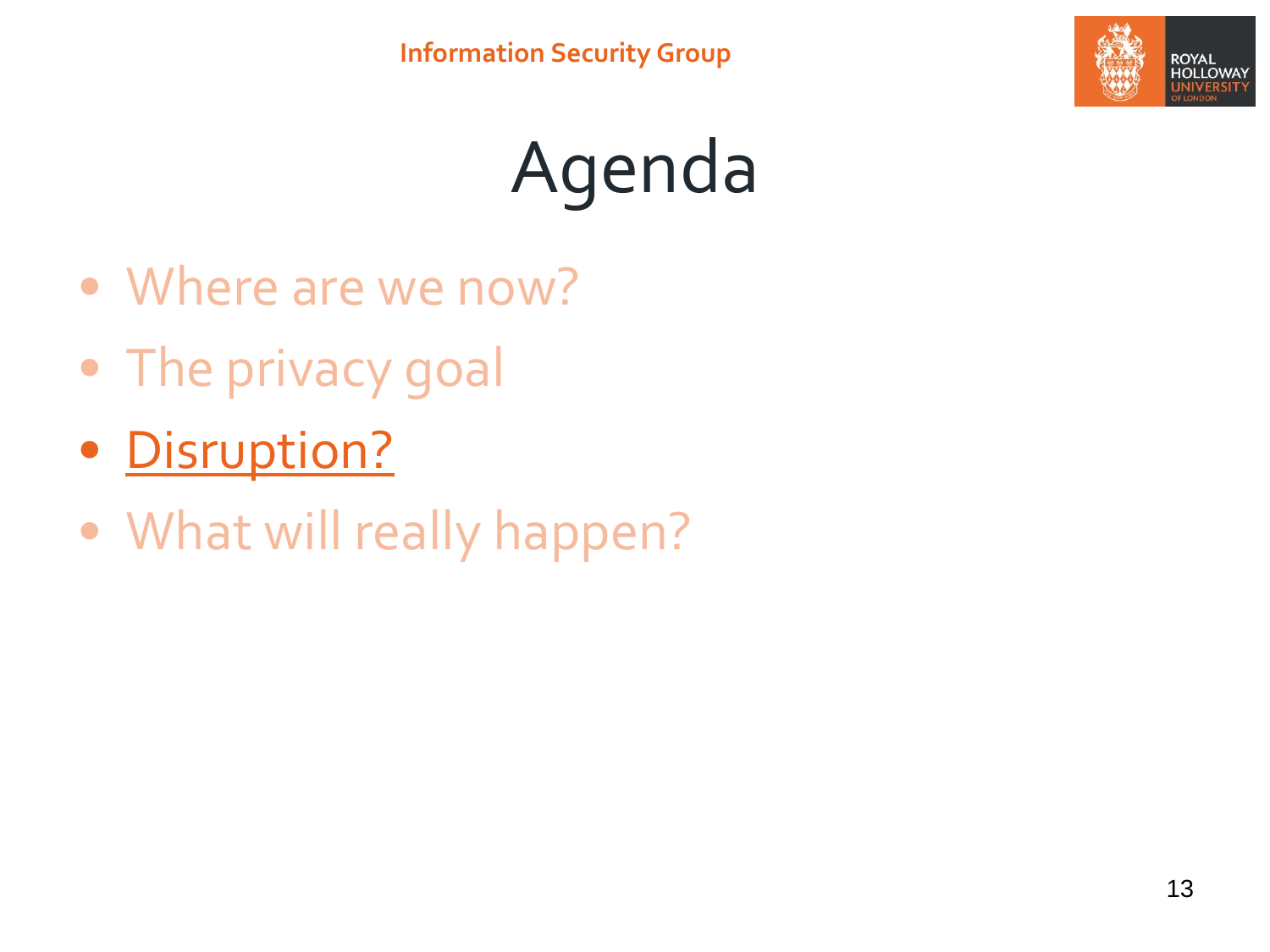

#### Let's imagine …

- Suppose the privacy advocates are completely successful, and by default all our activities are unlinkable (except where necessary).
- That is, suppose we can all use the Internet knowing that, unless we choose to reveal who we are, it is technologically impossible to link our various interactions with third parties.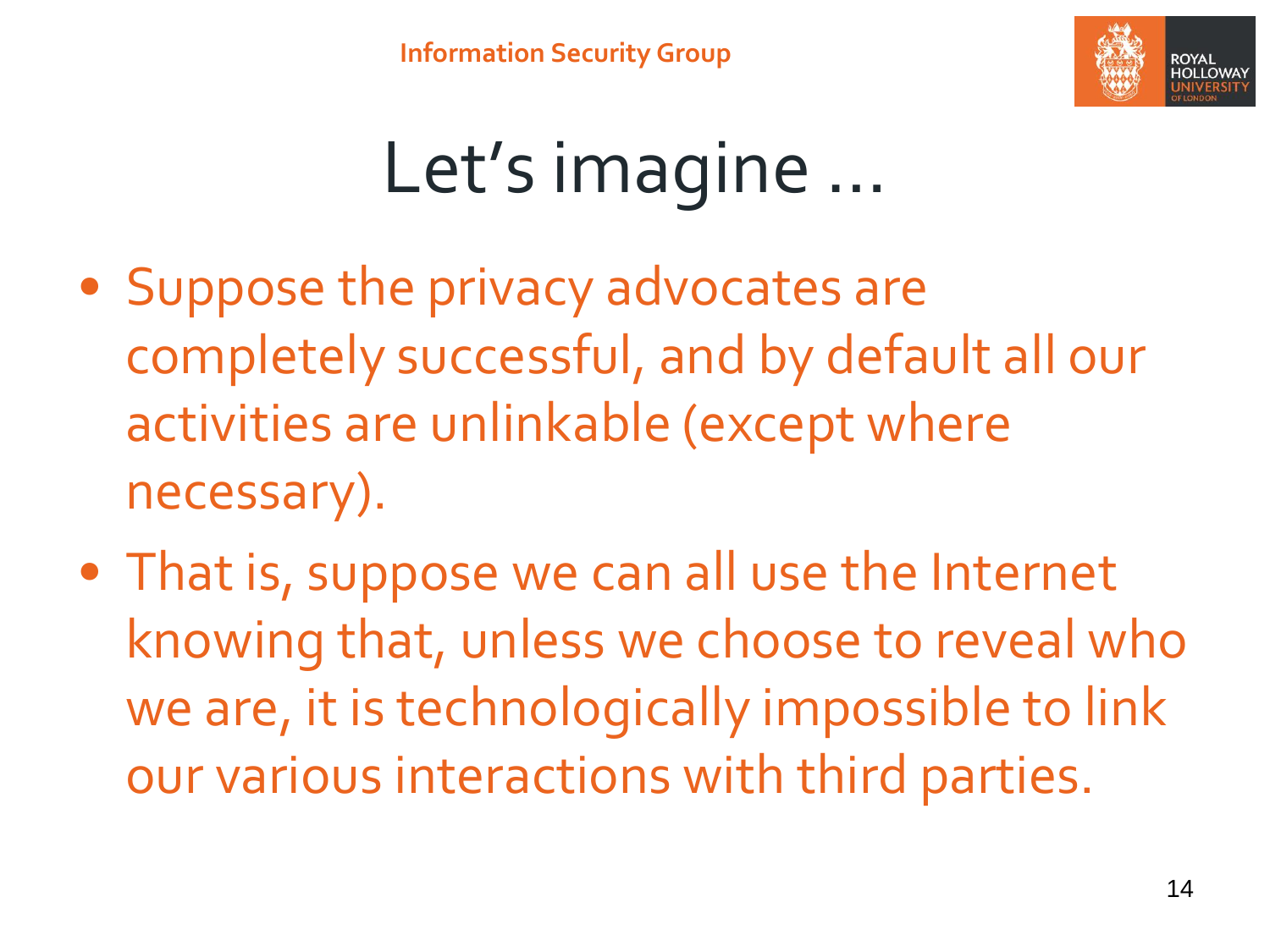

#### Who would be impacted?

- The service providers would lose their ability to link one user interaction with another, severely limiting their ability to target advertising.
- It would also have an impact on security (of both users and service providers) in a variety of ways.
- We next look at these impacts in a little more detail …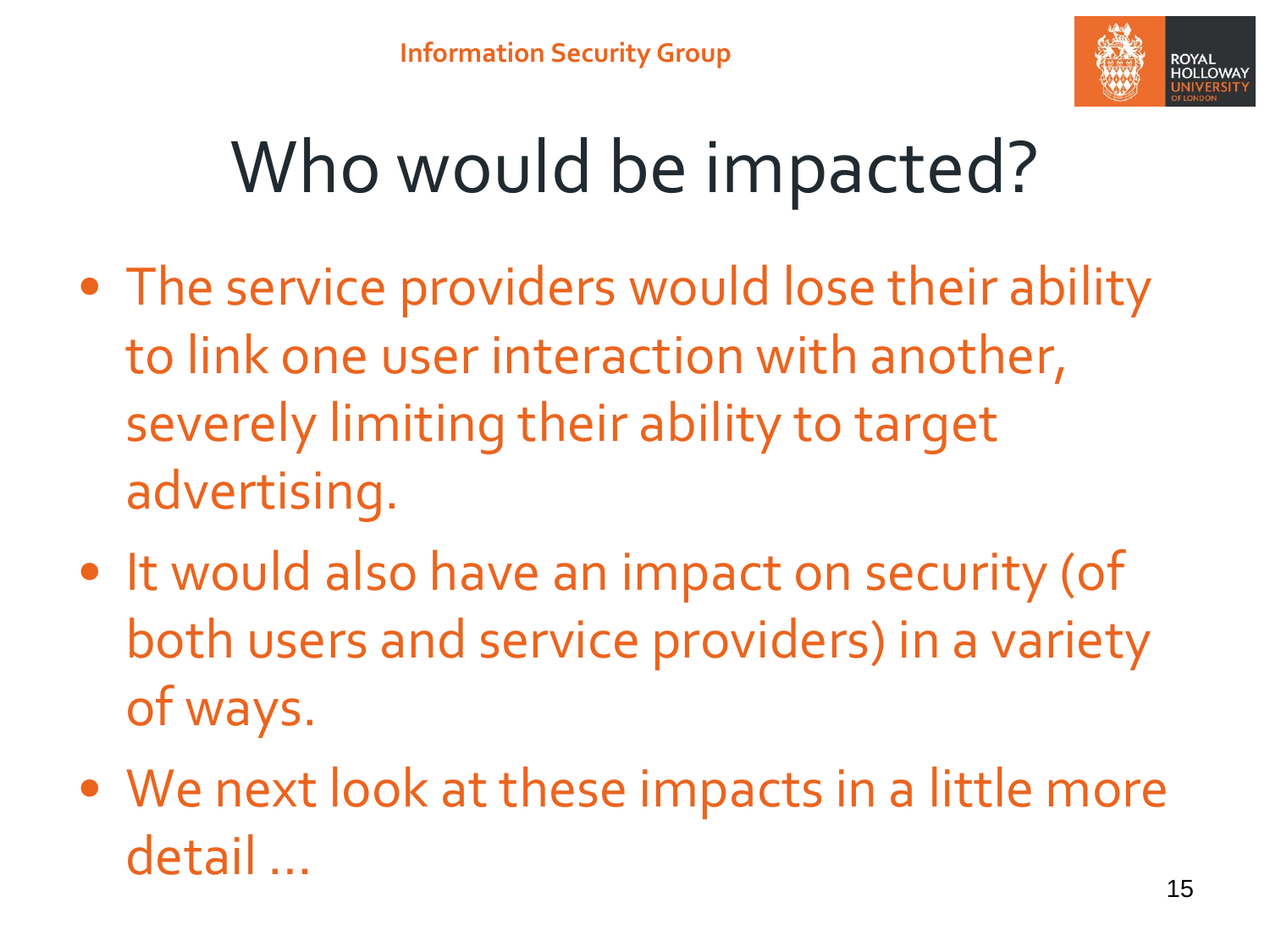

#### No more free stuff

- Many of the free web services we use on a daily basis are funded through advertising, e.g. search, cloud storage, social networks, messaging (email and instant), voice over IP, …
- Loss of targeted advertising could severely impact revenues for these service providers.
- Perhaps we will have to start paying for all these services?
- Maybe service providers will simply vanish?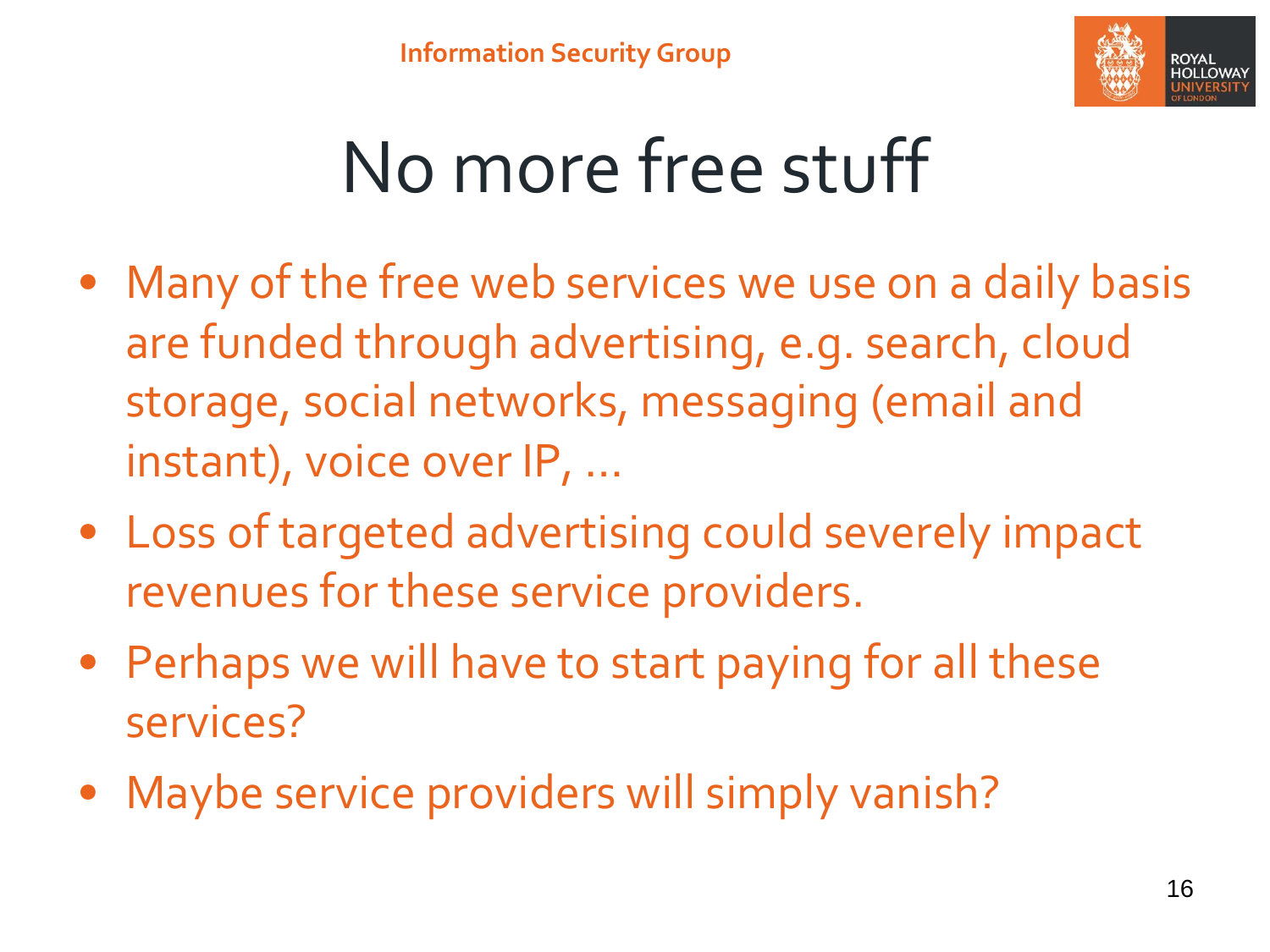

#### Degraded intrusion detection

- Network intrusion detection systems (NIDSs) typically examine DNS messages.
- If DNSsec encryption is deployed, enhancing privacy, then such messages become opaque to the NIDS.
- That is, by concealing traffic, detecting intrusions becomes more difficult.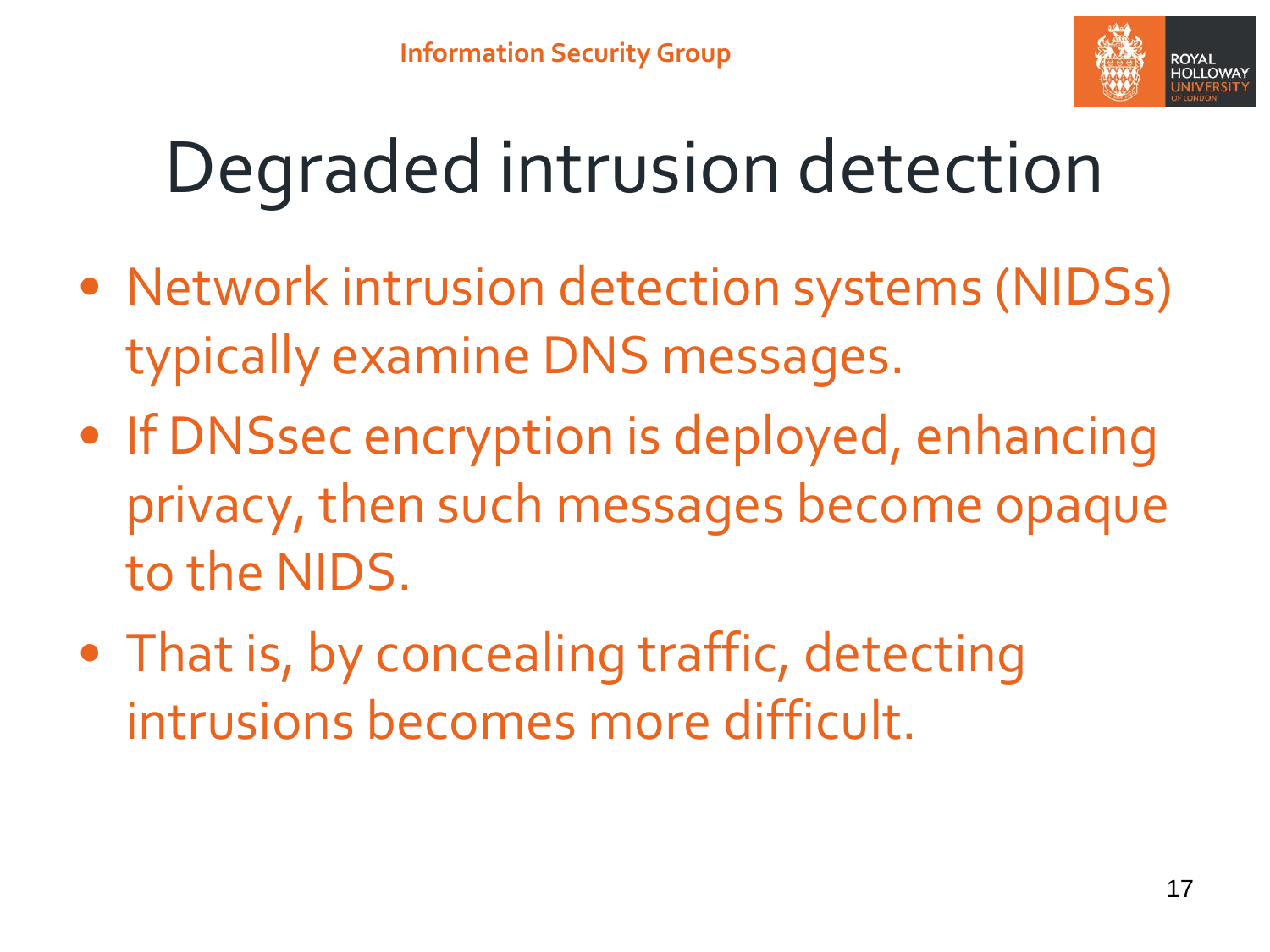

## Degraded authentication

- Browser fingerprinting has both positive and negative aspects.
- Clearly it negatively impacts user privacy.
- However, it is also widely used as a means of enhancing user authentication, by verifying that a user is working via a known platform.
- That is, if browser fingerprinting was made impossible (actually, very difficult to achieve for anyone other than an expert user) then user authentication would be made less effective.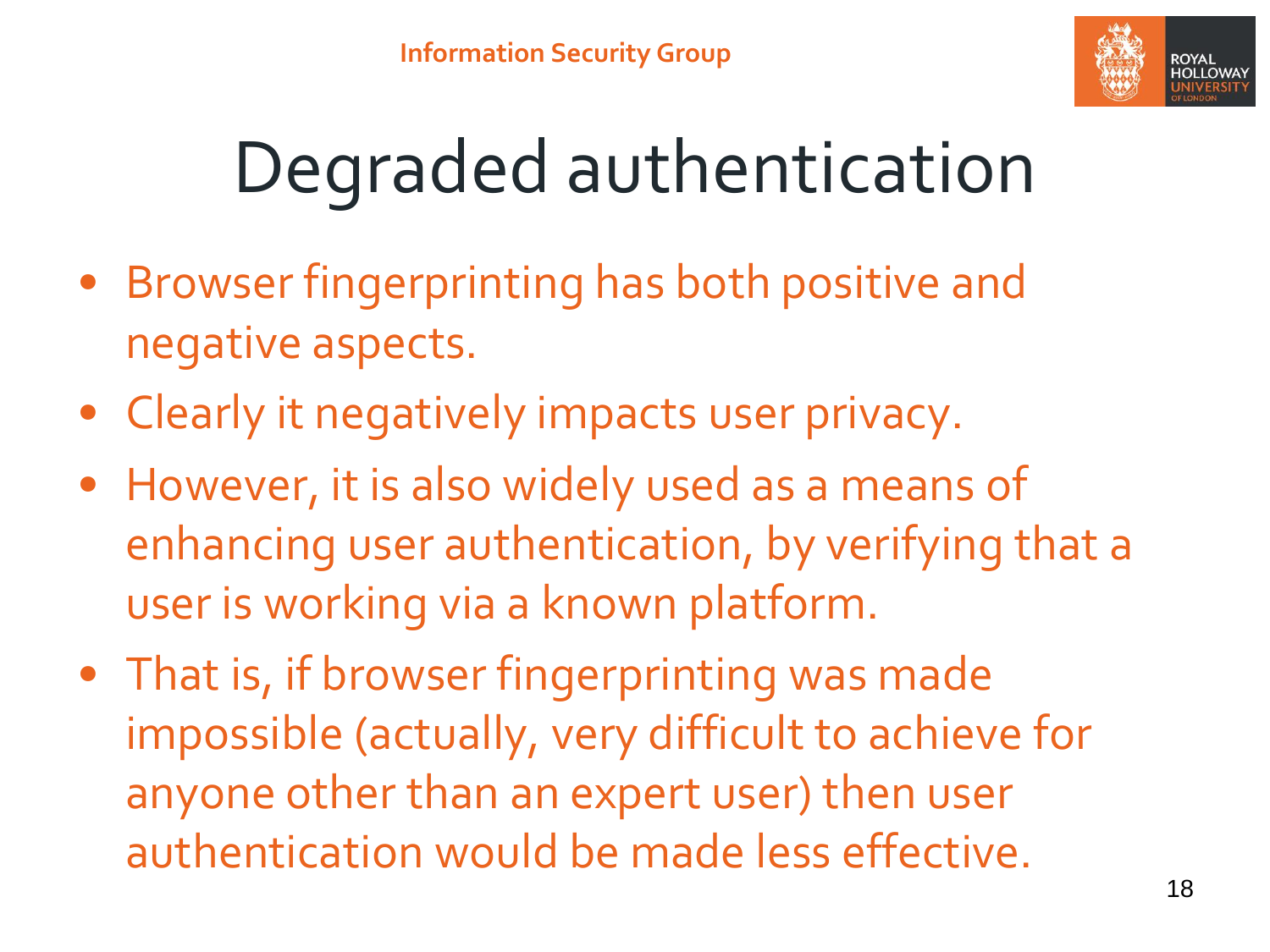

## Degraded forensics/accountability

- As is well known, effective user anonymity makes ensuring that users are held accountable for their actions very difficult, if not impossible.
- That is, efforts to investigate security breaches may be made very much more difficult if all the activity records are anonymised.
- More generally, criminal investigations may be made much more difficult.
- Legal interception may also be made much less valuable to investigators.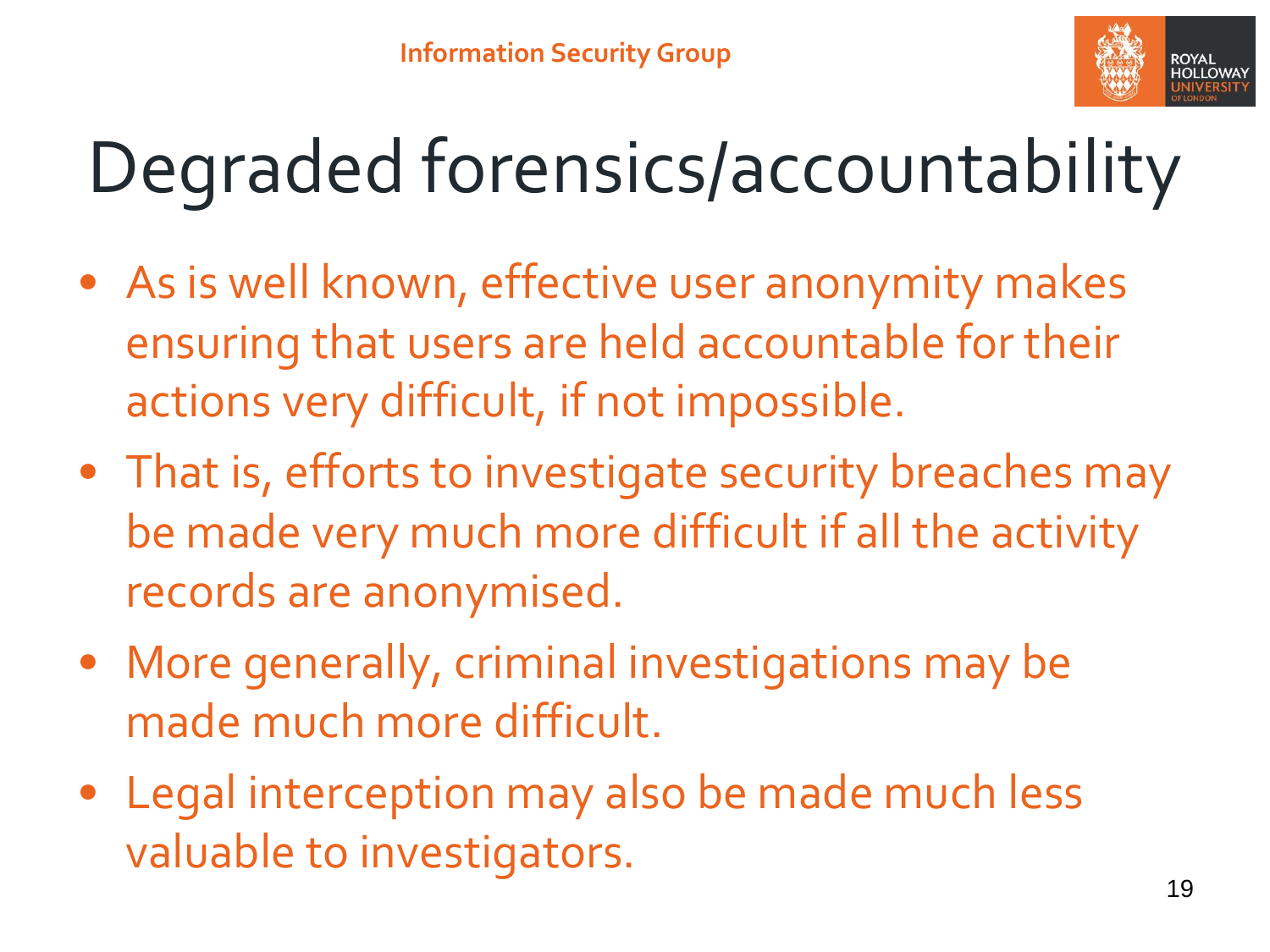

## Agenda

- Where are we now?
- The privacy goal
- Disruption?
- What will really happen?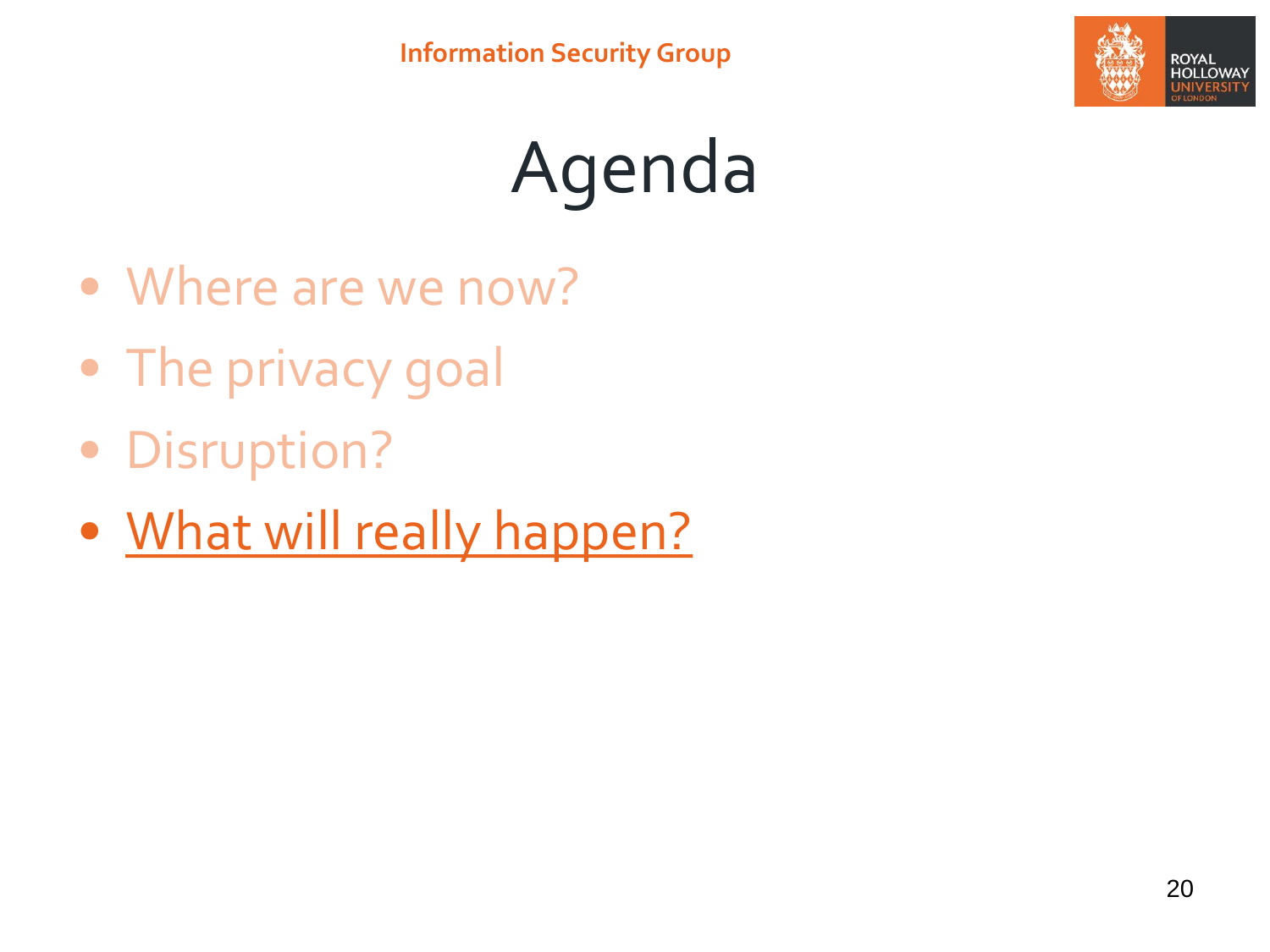

## A good question …

- Firstly I should say that this talk is not intended as an argument against enhancing user privacy – it is just pointing out some of the implications.
- In fact, implementing complete unlinkability is theoretically possible but very difficult to achieve in the real world. For example:
	- our browsers leak vast quantities of information about us;
	- few of us even know what anonymising routers are or what the threat is that they address, let alone use them;
	- it is not very practical to expect users to start with a clean OS install every time they browse the web. 21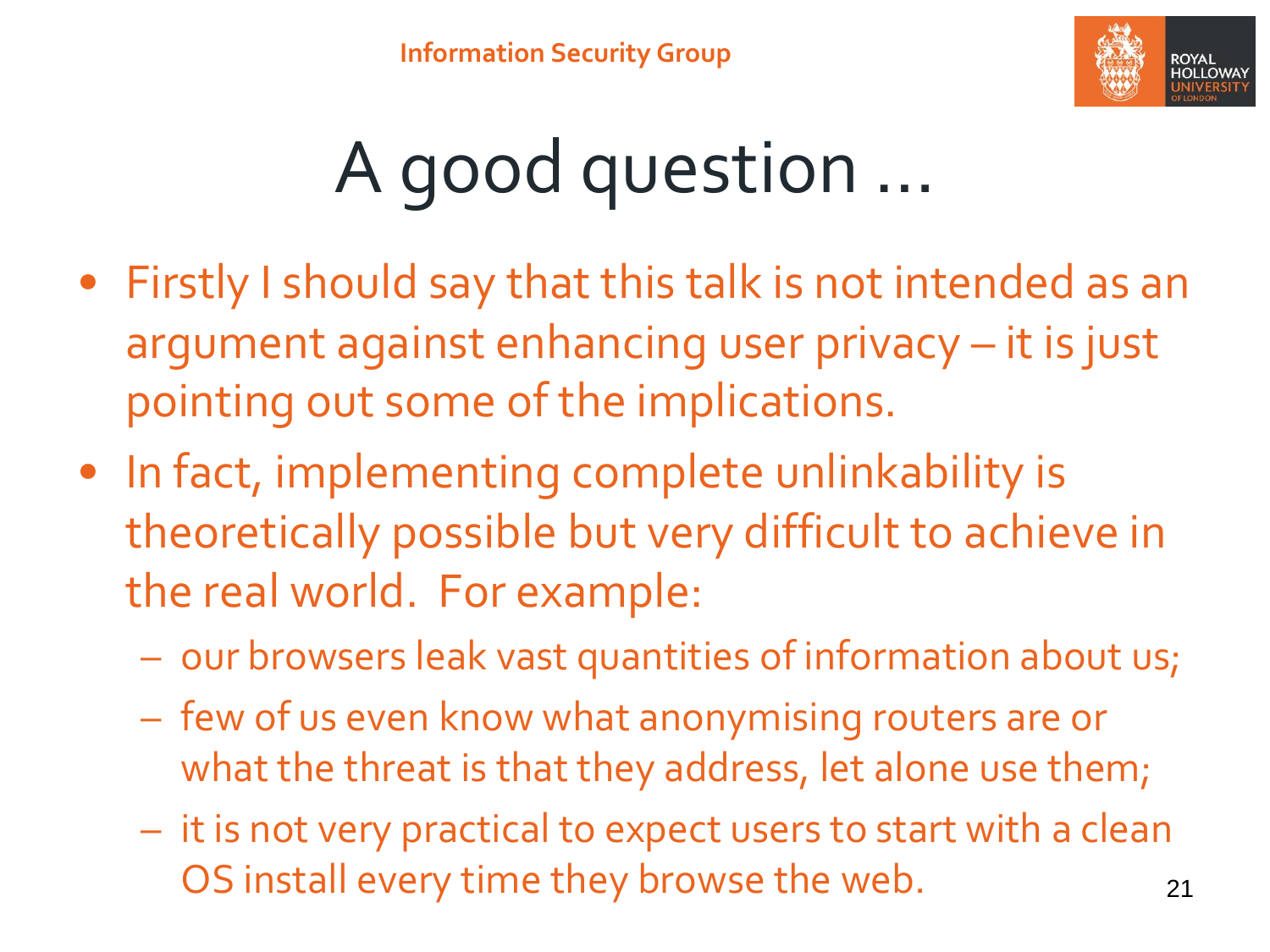

### Likely scenarios I

- Choice of less privacy or payment for service.
- Whilst users say they value their privacy, in practice they appear to be reluctant to spend money to do so.
- AT&T allows gigabit service subscribers to opt out of deep packet inspection – for a \$29 fee per month.
- Apparently most users do not pay the extra.
- Not everyone approves (see next slide)! 22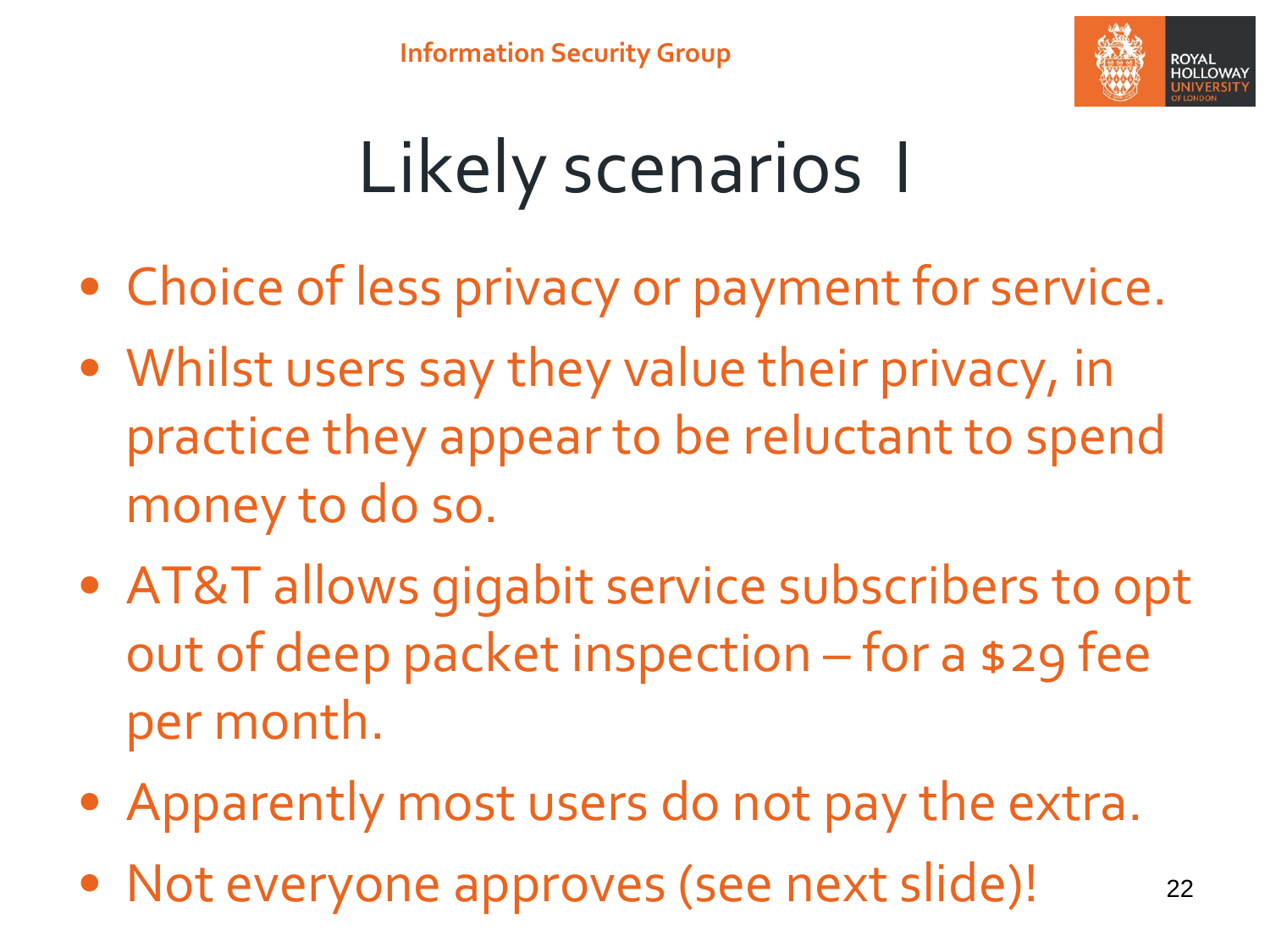#### **Information Security Group**



Imagine if the postal service started offering discount shipping in exchange for permission to scan every letter you receive and then target you with junk mail based on the contents of your personal mail.

One of the largest telecommunications companies in America, AT&T, is doing just that for customers of its super-fast gigabit broadband service, which is rolling out in select cities. Though a few months ago, it dropped the use of an undeletable "supercookie" that tracked subscribers' web browsing activity, AT&T reportedly plans to track and monetize its broadband customers' internet activity -"webpages you visit, the time you spend on each, the links or ads you see and follow, and the search terms you enter" - to deliver targeted "ads online, via email ROYAL HOLLOWAY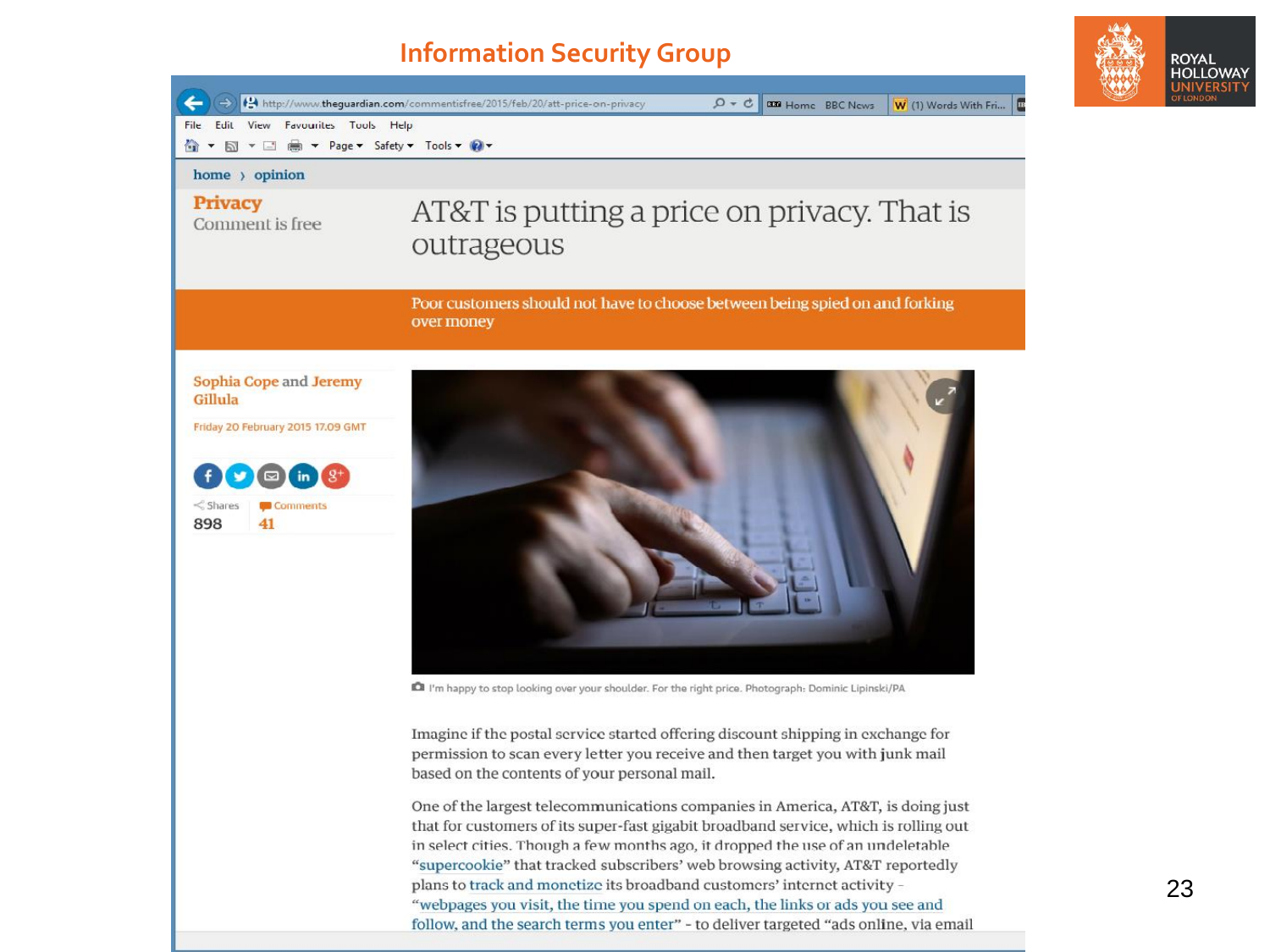

### Likely scenarios II

- If law enforcement and other government agencies cannot access data via interception, then they are likely to try other methods.
- These other methods may be more intrusive.
- There has been much recent discussion of malware distributed by western governments – see, for example, the next slide …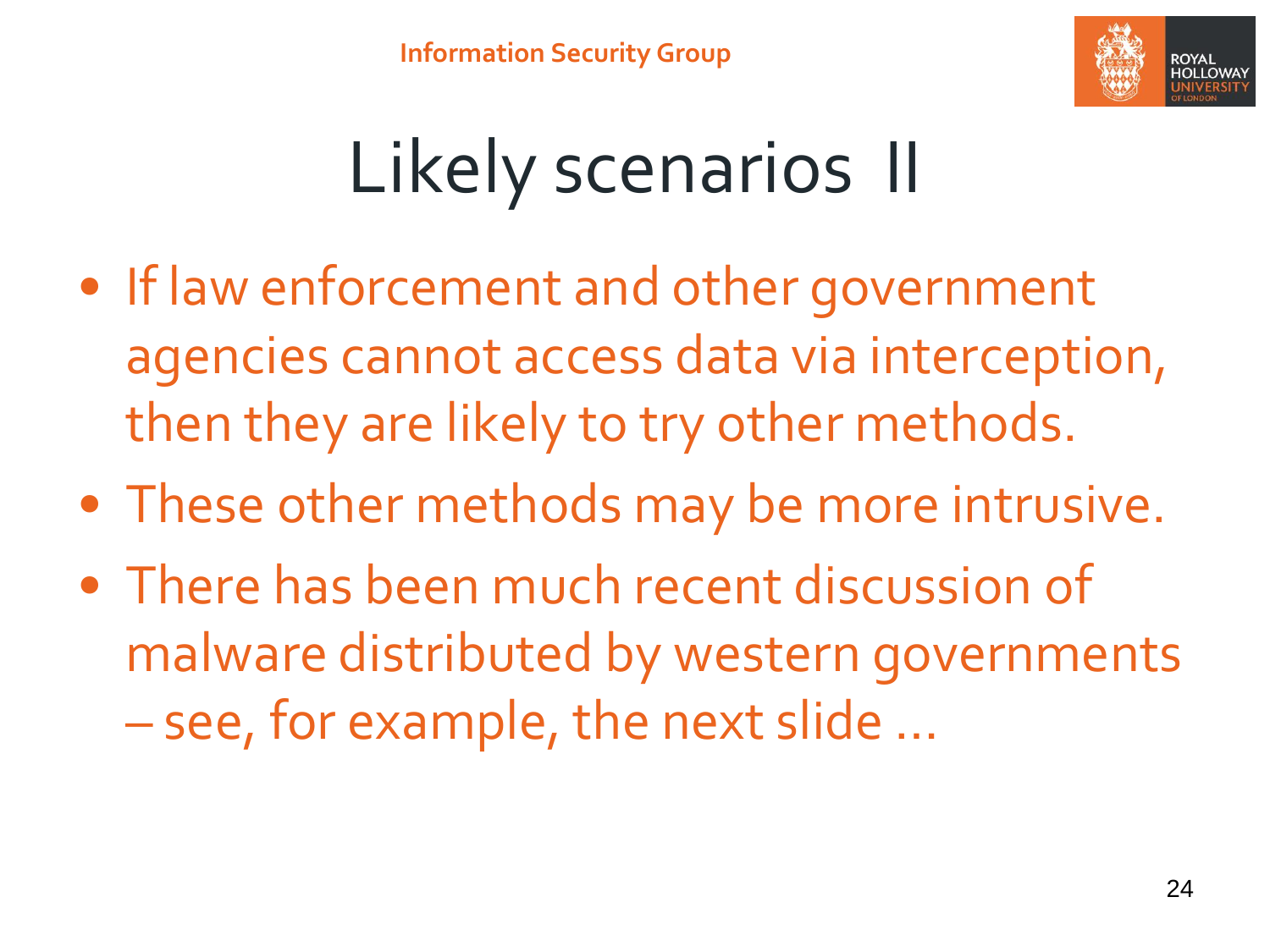#### **Information Security Group**

The SAPPHIRE R/ graphic series



#### Kaspersky outs hard drive infecting malware

Published on 17th February 2015 by Gareth Halfacree

Anti-virus researchers at Kaspersky Labs have uncovered evidence of what they claim is the most sophisticated malware operation in history, carried out by the Equation Group, including modules which have the ability to reprogram and infect the firmware of storage devices.

The Global Research and Analysis Team (GReAT) of anti-virus specialist Kaspersky Labs has released a report into a team of malware writers it calls the Equation Group, including evidence that the group operates under the auspice of the US government likely as a branch of the National Security Agency. The most surprising of the group's claims: that the malware created by the Equation Group has the ability to overwrite and infect the firmware of storage devices. taking control of the system at the start of the boot process - preventing any operating system from ever detecting that there is malware running.

Kaspersky was first alerted to the Equation Group and its malware in 2009, when an anonymous scientist identified only under the pseudonym Grzegorz Brzęczyszczykiewicz received a CD-ROM containing a slideshow of an event he had attended - a CD-ROM



**B** Like

25

**News** 

Tweet 301

13 Comments

A targeted malware campaign stretching back to 1996 and with NSA fingerprints has been uncovered by Kaspersky, with claims it can infect the firmware of hard drives and solid state drives

which infected his system with what the company describes as the creation of 'an almost omnipotent cyberespionage organization that had just infected his computer through the use of three exploits, two of them being zero-days..' The company's analysis of the group's creations has taken several years, finding evidence of its handiwork stretching back to 1996. Its most notable creations are a series of Troian horses identified under somewhat questionable codenames: EquationLaser, EquationDrug, DoubleFantasy, TripleFantasy, Grayfish, and Fanny.

Of these, Grayfish and EquationDrug are the most notable for containing modules which reprogram the firmware of a hard drive or flash storage device connected to the target system, hiding the malware directly within the device itself. 'The plugin supports two main functions.' Kaspersky's detailed report (PDF warning) claims. 'Reprogramming the HDD firmware with a custom payload from the Equation group, and providing an API into a set of hidden sectors (or data storage) of the hard drive.' The claimed result: a malware infection which survives even a secure erase of the hard drive and operating system reinstall, coupled with a hidden block of persistent storage on the drive itself which cannot be accessed by the host operating system but can be read from and written to at will by the malware infection.

The modules uncovered by Kaspersky include references to a number of high-profile storage vendors: Maxtor, Seagate, Western Digital and Samsung are supported by the earliest version of the malware, while an upgraded version adds support for HGST, IBM, Hitachi, ExcelStor, Micron, Toshiba, OCZ, OWC, Corsair and Mushkin solid-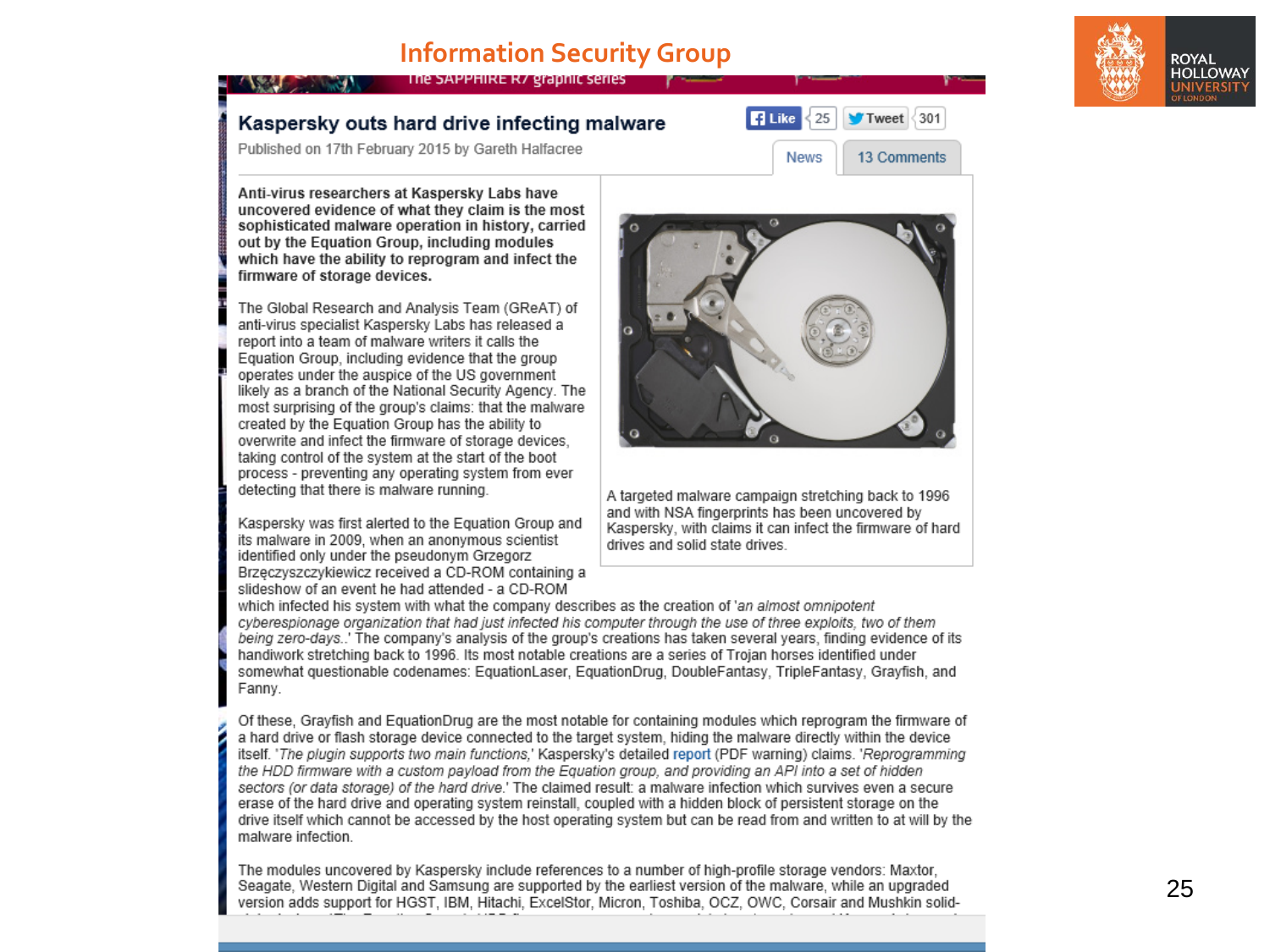

#### What should we be aiming for?

- Getting the balance right is very difficult!
- Even the most strident advocates of technological privacy solutions do not suggest the legal/regulatory/compliance approach should be abandoned, and this surely will continue …
- ... as will development of best practice guidelines/standards.